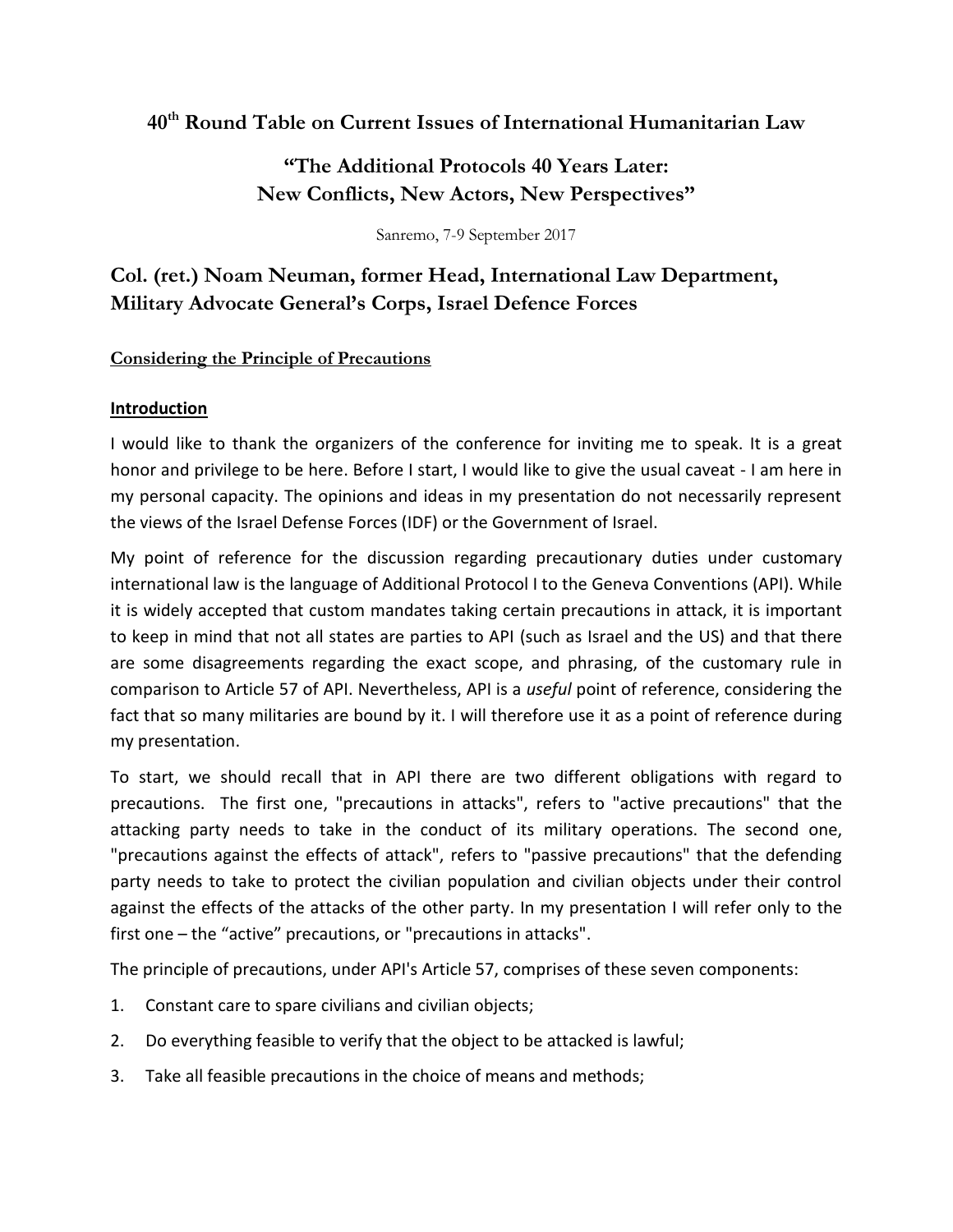4. When choosing a target, attack the military objective that will give a similar military advantage but cause the least collateral damage;

- 5. Refrain from deciding to launch disproportionate attacks;
- 6. Abort the mission if it becomes apparent that the attack would be unlawful;
- 7. Provide effective advanced warning, unless circumstances do not permit.

Due to time constraints, I will discuss only the first three. However, before I go into the specific provisions of API regarding precautions, I would like to say a few words regarding the exact role of the principle of precautions in the application of the Law of Armed Conflict (or LOAC) during military operations.

## **The role of "precautions in attack" in the Law of Armed Conflict**

A common way to teach LOAC and its application in combat situations is by dividing LOAC into four main principles, which encompass the essence of the law: military necessity, distinction, proportionality and humanity (or unnecessary suffering). The rules regarding precautions are usually not included here, but are rather raised in a cursory manner. About 15 years ago, I studied LOAC this way here at Sanremo, and a few years later I learned it the same way when I participated in the Graduate Course in the US JAG Legal Center and School in Charlottesville, Virginia. I myself would explain the main essence of LOAC in this same way to commanders and legal advisers in the IDF.

However, in the last few years, since I have had some practical experience in applying LOAC during armed conflict and in giving legal advice to commanders, I have come to the opinion that the rules regarding "precautions in attacks" should have a **stronger role** in our teaching of LOAC. This is because, in practice, I have found these rules to be just as important as the principles of distinction and proportionality, in terms of fulfilling the object and purpose of LOAC, which is to achieve the delicate balance between military necessity and the desire to mitigate civilian harm.

As a result, my suggestion is to teach the rules regarding precautions in attack together with the other four principles mentioned, and to do so in between teaching the principle of distinction and teaching the principle of proportionality. This is because only after the application of the principle of precautions can we properly determine what the collateral damage is expected to be as a result of the attack, and thus conduct a proper proportionality assessment.

## **"Precautions in Attack"- General Comments**

Before I delve into some specific issues, there are several general points I would like to raise regarding the application of the principle in practice.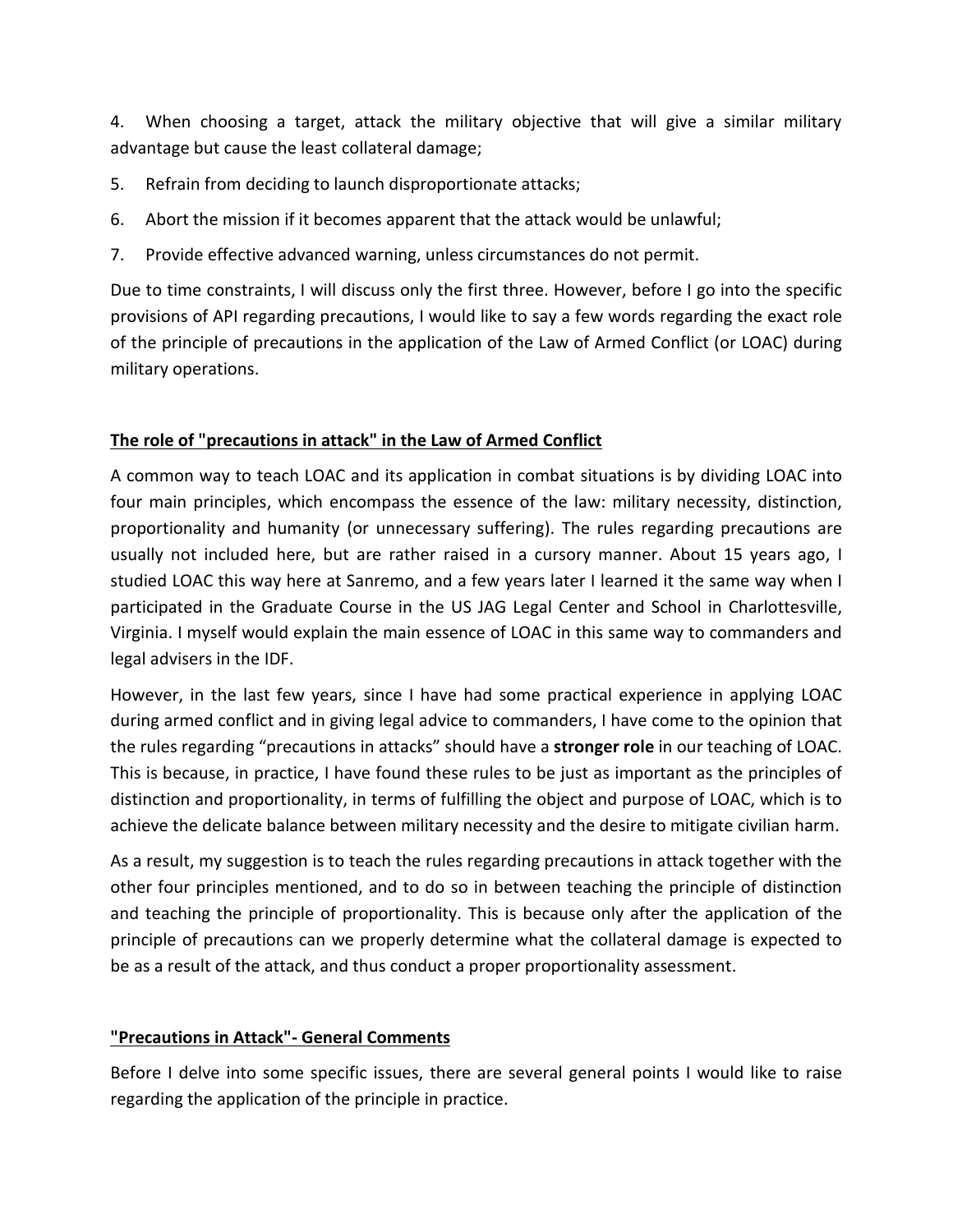First, the duty to take precautions is a continuous obligation, which usually applies up until, and sometimes even during, the execution of the attack.

Second, the duty to take precautions relates to those who have the authority and practical capability to take precautions. In this regard, some parties to the Additional Protocol made some declarations and even reservations, stating that some precautions are relevant only from a specific level of command and above<sup>1</sup> - however, I accept the view that there is no reason to interpret the text of API with this qualification. Naturally, there will be cases in which the authority and practical capability to take some precautions will only exist at a specific level of command. However, there are certainly cases in which even soldiers on the ground executing an attack might be required to take some precautionary measures, such as verifying (if feasible) that the attack is executed against a military objective.

Third, the application of the principle is always context dependent. Thus, although the precautionary rules are exactly the same, a change in context may lead to a difference in implementation. For example, there is a big difference between "immediate" targets, like those attacked in response to an immediate threat on the ground, and pre-planned targets, which are planned in advance through a regular targeting process. The difference is not only with regard to the amount of time there is for making a decision; but also, in most cases, with regard to the level of the decision-maker, the availability of professional staff to consult with (such as legal advisers, intelligence officers and engineers), the means reasonably available for conducting the attack, the information the decision-maker can reasonably obtain, and so on.

My last point is that it is important not just to explain LOAC to commanders, but also to establish processes within armies that would help commanders execute their precautionary duties in a reasonable way and with good faith and due diligence.

#### **"Precautions in attack" - Specific Issues**

 $\overline{\phantom{a}}$ 

Next, I would like to discuss three issues which are crucial for understanding the exact meaning of the principle of precautions:

What does it mean to "take constant care" in the conduct of military operations?

What does the requirement to do everything feasible to verify that the object to be attacked is lawful under API?

What are "all feasible precautions" in the choice of means and method?

<sup>&</sup>lt;sup>1</sup> Switzerland, for example, made a reservation stating the "provisions of Article 57, paragraph 2, create obligations only for commanding officers at the battalion level and above." See Adam Roberts and Richard Guelff, *Documents on the Laws of War* 509 (3rd. ed. 2000).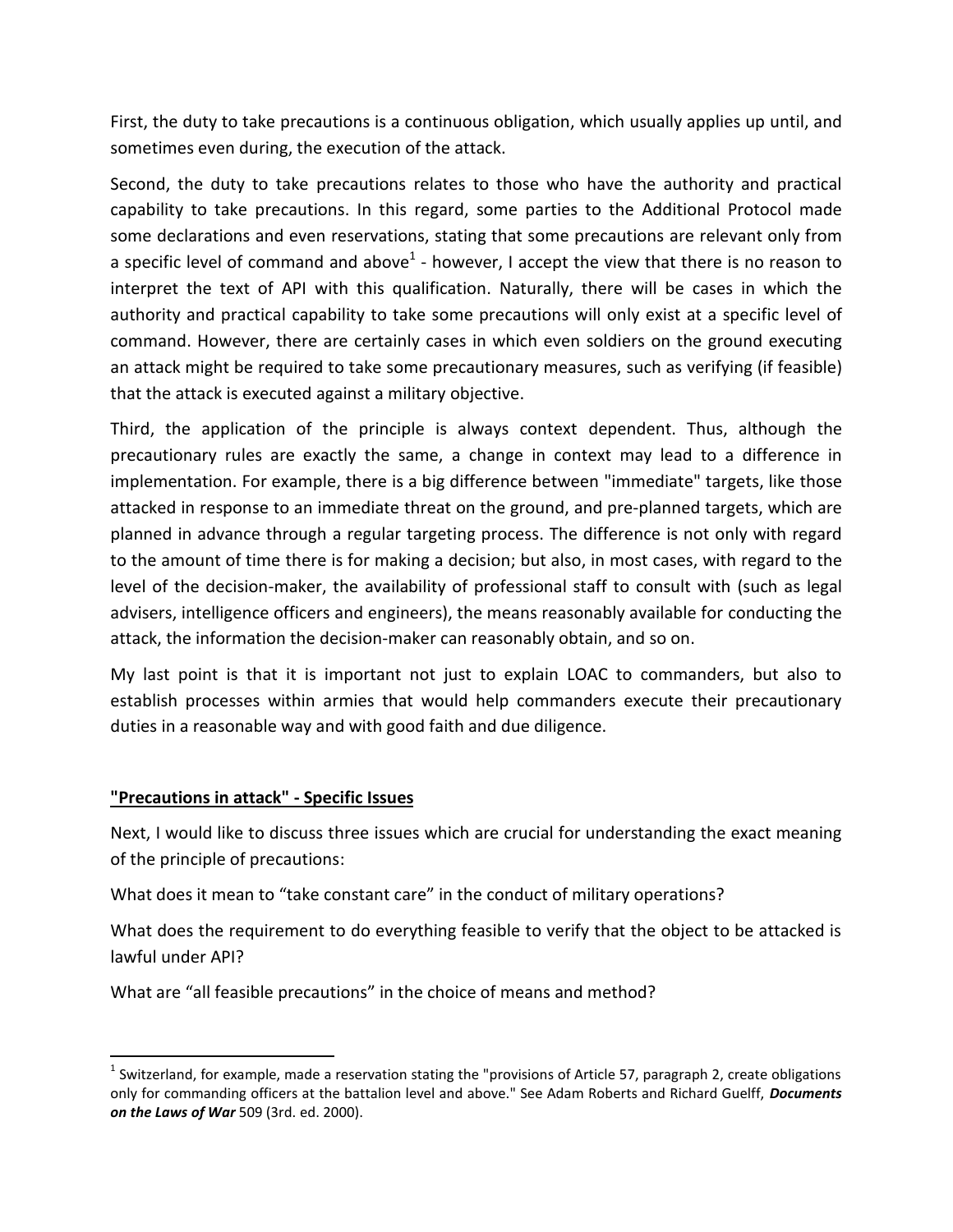#### **Constant care to spare civilians and civilian objects**

According to Article 57(1): "In the conduct of military operations, constant care shall be taken to spare the civilian population, civilians and civilian objects". We should note that although the title of Article 57 is "precautions in attacks", the obligation to take constant care to spare the civilian population appears to apply to all military operations and not only to attacks.

Although the term "constant care" is not defined, the rule is commonly understood as a "general and continuous obligation" to respect the civilian population. A good way to see it is as an obligation for commanders and others involved in military operations to always bear in mind that civilians and civilian objects may be harmed as a result of the operations, and as a result must always be sensitive to the effect the operations may have on the civilian population and the civilian objects, in an attempt to avoid any unnecessary harm. As such, the obligation is "essentially relative in nature" and depends on the circumstances of each specific case.

In this regard we should note the obvious – the duty of "constant care" does not by itself require commanders to give precedence to civilians and civilians objects when it contradicts reasonable military requirements. There is, however, a requirement to be sensitive to the effects of the operations on civilians and to try to mitigate these effects where feasible.

### **Do everything feasible to verify that the object to be attacked is lawful**

 $\overline{a}$ 

According to Article 57(2)(a)(i) *"those who plan or* decide *upon an attack shall do everything feasible to verify that the objectives to be attacked are neither civilians nor civilian objects... but are military objects etc."*

The wording "shall do everything feasible" is crucial, and is relevant not only with regard to verification but also with regard to other precautions, such as the choice of means and methods. A useful definition, which is widely accepted, is to do what is "practicable or practically possible, taking into account all circumstances ruling at the time, including humanitarian and military considerations."<sup>2</sup>

It is important to note that this rule of precaution supplements the principle of distinction. Therefore, while an object might be correctly defined as a "military objective", it may be further required to verify, as a precaution, that the object to be attacked is lawful. For example, consider a decision to attack a target based on reliable intelligence that the site is currently being used for military training. Where the commander conducting the attack has access to realtime surveillance over the target, he or she will be able to verify the information on which the

<sup>2</sup> See, *e.g.*, Article 3(10) of Amended Protocol II and Article 1(5) of Protocol III to the 1980 Convention on Certain Conventional Weapons (CCW).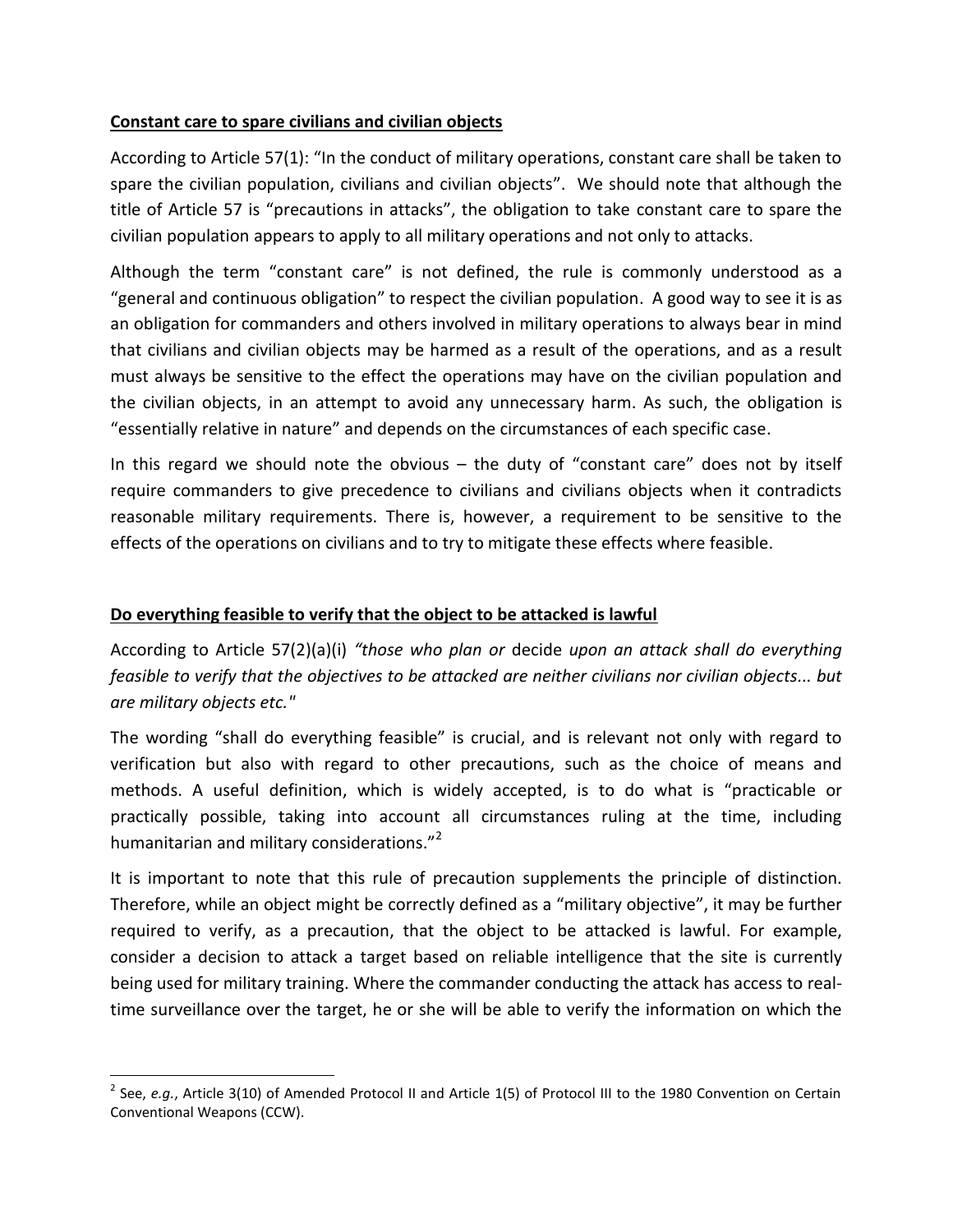assessment regarding the target was originally based. In such a case, there would exist a legal requirement to so verify.

Like all other precautions in attack, the obligation to verify is also **context dependent**. It is important, however, to suggest some factors the commander should consider when determining whether it is **feasible** to verify a target is a military objective, including:

**The likelihood that there was an error in the original classification of the target and the extent to which specific verification may be expected to clarify uncertainties**. It is commonly agreed that absolute certainty that the object to be attacked is a "military objective" is never required, since almost always some kind of doubt will exist. Therefore, the applicable legal standard is that of reasonableness - a reasonable commander should have a reasonable certainty, or reasonable grounds to believe, that the target is a lawful one. With regard to verification, there is no requirement for endless efforts to verify every target to be attacked - since this kind of a standard is simply not practicable during combat situations. However, there is a requirement for a **reasonable decision as to what is practicable or practically possible**, taking into account, *inter alia,* the level of doubt existing. The more doubt there is, the more reason there will be to require further verification. In this regard, the commander also needs to consider to what extent the specific verification would provide clarification;

Another important factor might be **the need to reconfirm the information and the intelligence as time goes on**. The commander must ask himself whether the time that has passed since the intelligence assessment changes the reasonableness of the assessment. Here too everything is context dependent. If, for example, there was a decision to attack a bunker which is being used by the enemy, based on reliable intelligence that assessed that it took years to build this bunker, and there is no reason to believe that the bunker is not being used any more for military purposes - it might be reasonable to estimate that months or even years after receiving such intelligence, there is still reasonable certainty to conclude that the target remains a military objective. On the other end, if the commander has intelligence indicating that a senior enemy fighter was at a specific house several days ago, then before carrying out an attack, he would need to assess the reasonableness that this senior fighter is still in the house, and the less certain he is the more he will have to verify that the enemy fighter is still there;

An additional factor is the **time needed for verification and its impact on the success of the attack.** Thus, for example, where there is a short window of opportunity to attack someone who was determined to be as a lawful target based on reliable intelligence, it will be reasonable for a commander to refrain from further verification measures if it would seriously risk the success of the mission.

Another factor is **the level of risk for civilians in case of an erroneous identification of the target**. The higher the risk for the civilian population, the more will be required in terms of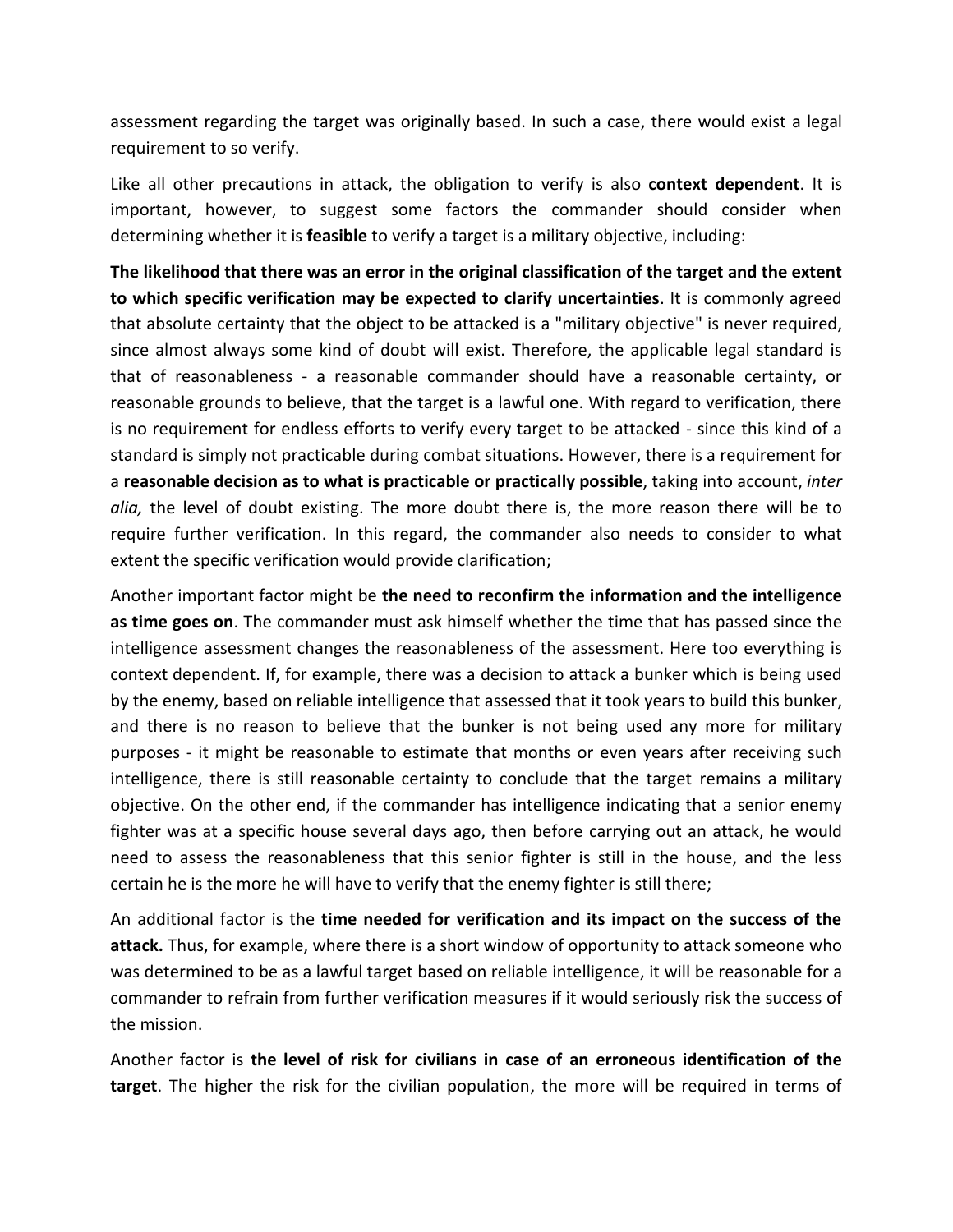verification. In the example just mentioned, there probably would be a difference (not only with regard to the application of the principle of proportionality but also with regard to precautions) between a case in which it is estimated that there are some civilians in the house who would be killed or injured as a result of the attack, and between a case in which it is estimated that there are no civilians present;

The last factor is **competing demands regarding the means needed for verification**. Thus, for example, if an army is involved in wide scale combat operations, commanders will use **Intelligence, Surveillance and Reconnaissance** (ISR) assets (like drones) for various tasks including accompanying the ground forces during combat, locating enemy fighters, acquiring intelligence in order to be able to identify more objects as military objectives, and **also verifying that some of the objects to be attacked** are indeed military objectives. These competing demands with regard to ISR assets must be necessarily taken into account when assessing the feasibility of further verifying whether a target is indeed a military objective.

## **Take all feasible precautions in the choice of means and methods**

The next precautionary requirement has to do with the choice of means and methods of attack with a view to avoiding or minimizing collateral damage. There are several means and methods which might be relevant in this regard.

The first is requiring information regarding the target or the collateral damage anticipated. If, for example, there is an inhabited house which is being used for command and control purposes in an ongoing battle, the building would be considered as a "military objective". Even so, the commander might nevertheless ask for more information about the exact location in the building which is being used for command and control, if he assesses that it is feasible to get such information and that the information would help him to be more discriminate with the targeting and thereby reduce the likelihood of collateral damage. Likewise, if there is a military necessity to attack a large house which has been defined as a "military objective", and there is uncertainty regarding the amount of collateral damage expected from an attack, a commander might look for ways to get this kind of information in order to be able to better estimate the need for further precautionary measures to reduce the collateral damage anticipated.

In addition, when executing an attack, the timing of the attack might be critical in saving civilian lives. Thus, for example, when attacking a weapons factory, there might be a precautionary requirement to attack when the factory is not operating (if this is feasible), in order to save the lives of civilians present.

As for weaponeering, a commander needs to determine which weapon to use and in what way to use it in order to try and achieve a specific level of damage to a given target. As a result, a decision has to be made regarding the best weapon available to him or her for executing a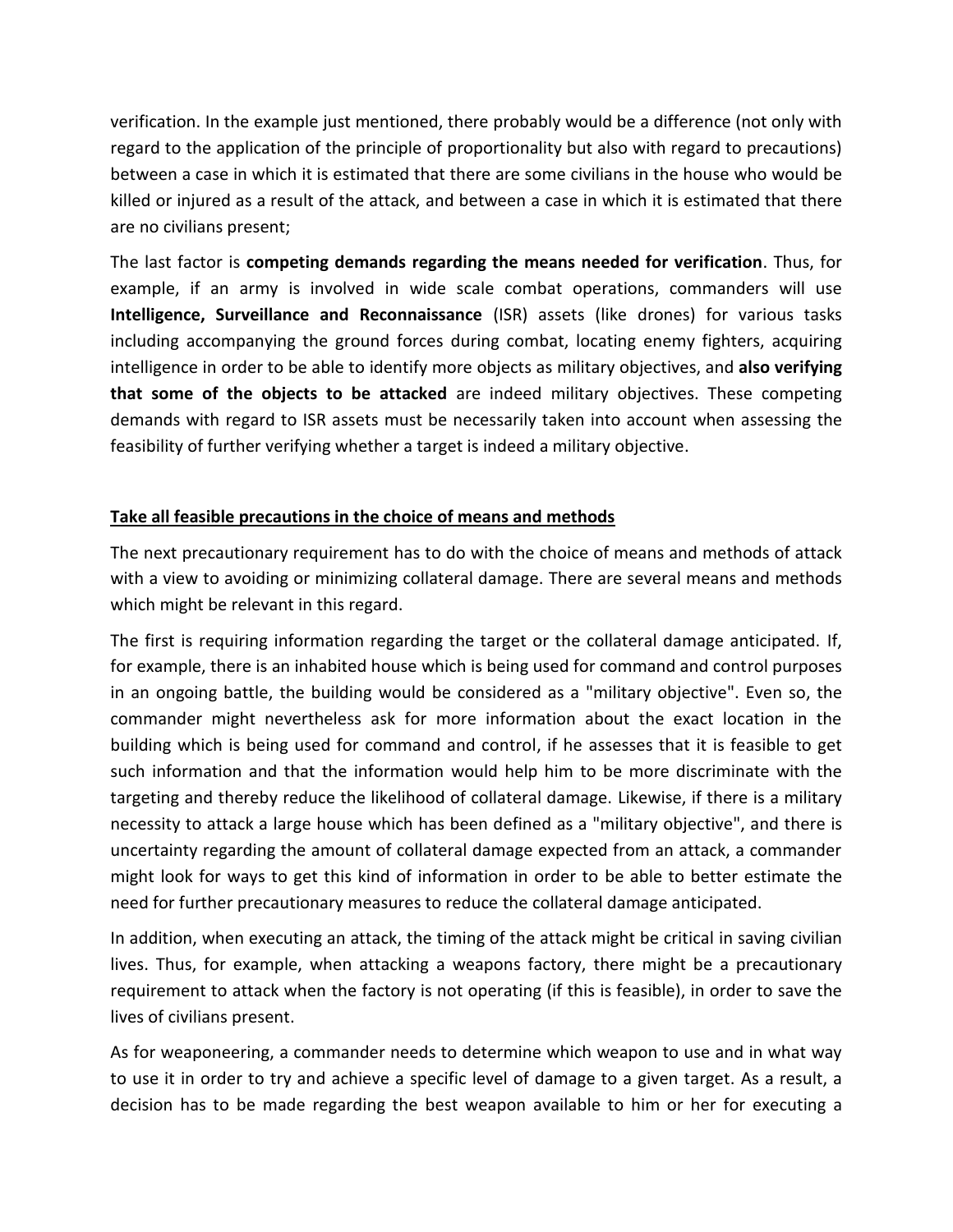specific attack, taking into account both the military aim of the attack and the desire to minimize collateral damage. If a force is under fire, for example, the commander would need to consider which weapon he or she can practically use in order to effectively protect the forces while minimizing the risk for civilians. Sometimes the only means feasible for that mission might be the M109 Howitzer, but in other cases there might be a precautionary obligation to use more precise weapons, if such weapons are available and can effectively protect the forces with less collateral damage. In addition, if a commander has snipers in the force, there might be situations in which it would be required to use them under the principle of precautions, in order to be able to achieve the military mission while minimizing collateral damage.

The same considerations arise with regard to missile warfare. Also there is no specific obligation to use only precision guided weapons. There are situations in which it would be feasible for a commander to choose a weapon with greater precision or lesser explosive force, with a view to minimizing collateral damage. In such cases, a decision has also to be made regarding other elements in attack which can help minimize collateral damage, like planning the desired impact point, the angle the bomb enters the house, or even the possibility to use a delayed fuse which would explode several milliseconds after impact and as a result produce less fragmentation problems, and therefore hopefully cause less collateral damage.

In all such kinds of considerations, a commander has a legal duty under the principle of precautions to choose the means and methods with a view to mitigating the collateral damage. This applies for means and methods that are feasible to employ, meaning **practicable or practically possible, taking into account all circumstances ruling at the time, including humanitarian and military considerations**.

Again, the decision is **always contextual**. However, there are some factors which might be relevant to many scenarios:

**The feasibility of requiring more information regarding the target or the presence of civilians or civilians objects** - The factors mentioned regarding the feasibility to verify are relevant also here: the level of uncertainty that exists, the expectation to clarify these uncertainties, the time and the means needed for getting such information, and competing demands on the means necessary to clarify such uncertainties.

**The likelihood of achieving the military mission** – A number of years ago, a well-known attack was conducted by the Israeli Air Force on a house in which all the high-level leaders of a certain terrorist organization were meeting. The decision was made to attack one floor only in order to minimize potential collateral damage. It turned out that the meeting took place on another floor, and therefore the strike was not successful in taking out the terrorist leaders. Of course, it is important not to consider cases in hindsight. However, if in a case like this a commander reasonably estimates that although there is a good chance the enemy leaders are on a specific